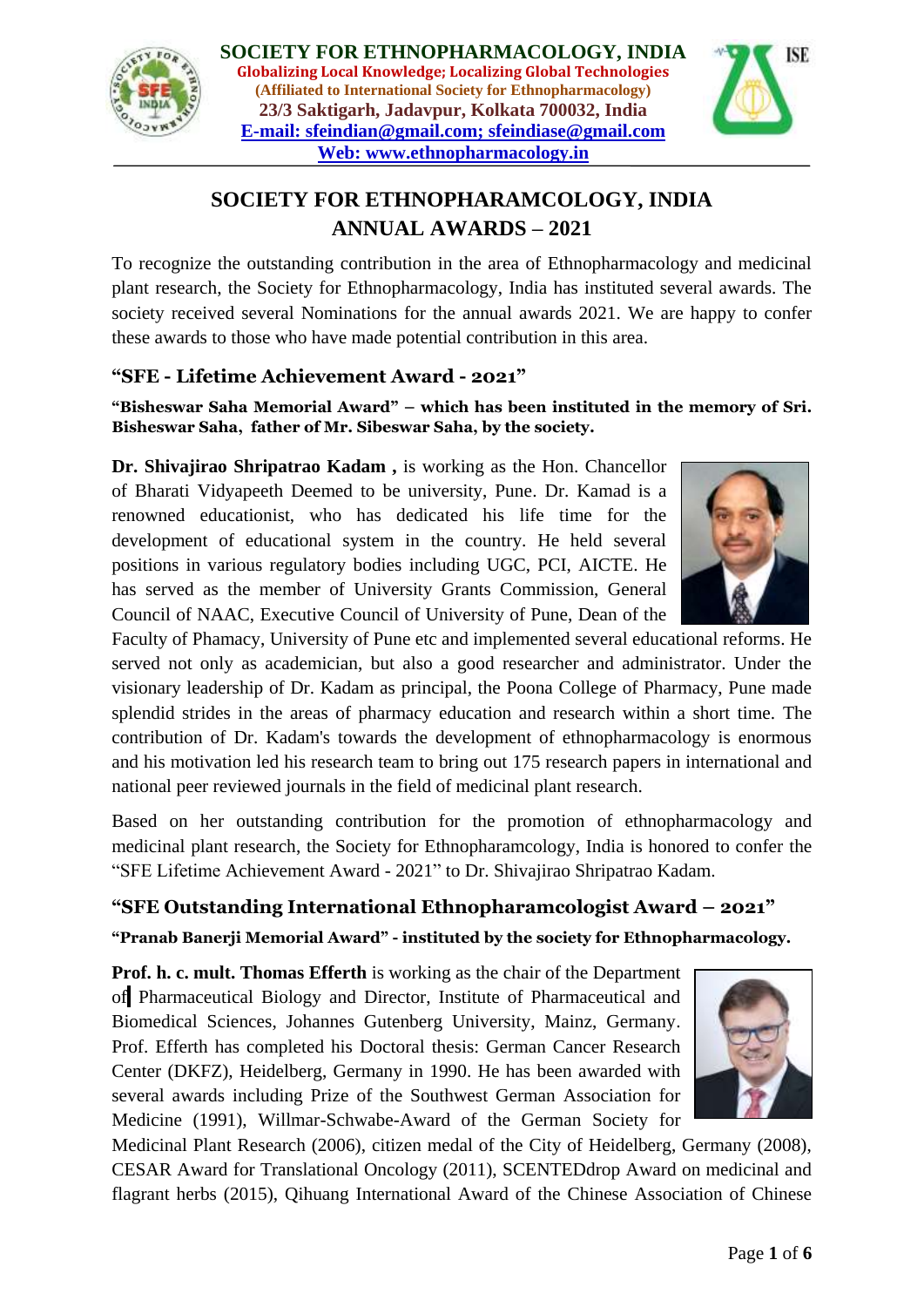

**SOCIETY FOR ETHNOPHARMACOLOGY, INDIA Globalizing Local Knowledge; Localizing Global Technologies (Affiliated to International Society for Ethnopharmacology) 23/3 Saktigarh, Jadavpur, Kolkata 700032, India E-mail: [sfeindian@gmail.com;](mailto:sfeindian@gmail.com) sfeindiase@gmail.com Web: [www.ethnopharmacology.in](http://www.ethnopharmacology.in/)**



Medicine (2017). Prof. Efferth serving as the honorary professorships at the Northeast Forestry University, Harbin, at the Zhejiang Chinese Medical University, Hangzhou, at the Chinese University of Hong Kong and at the Hong Kong Baptist University. The focus of Dr. Efferth's research is on pharmacology of cancer and viral infections, network pharmacology, and recently also on COVID-19. Thomas Efferth published more than 700 PubMed-listed papers and in peer-reviewed journals in the field of cancer research, pharmacology, and natural products (Hirsch-factor: 89; citation rate: 41,000; acc. Google Scholar) and a textbook on 'Molecular Pharmacology and Toxicology' (Springer Publisher; 2006) along with 8 patents. The scientific results were communicated in 300+ oral presentation and invited lectures and 200+ poster presentations at national and international conferences and meetings. He is editor-in-chief of Phytomedicine and Phytomedicine Plus as well as associate editor of several other scientific journals and scientific advisory board member.

Based on the outstanding contribution of Prof. Thomas Efferth, Society for Ethnopharamcology, India is honored to confer him the "SFE - Outstanding International Ethnopharmacologist Award - 2021".

# **"SFE Outstanding National Ethnopharamcologist Award – 2021"**

#### **"Harihar Mukherjee Memorial Award" – this award has been instituted by the society with the support of Prof. Pulok K. Mukherjee, in memory of his beloved father Sri Harihar Mukherjee.**

**Dr. Vipin Kumar**, working as the Director, National Innovation Foundation (NIF) – India (an autonomous body of DST, Govt of India), Gandhinagar, Gujarat. Dr. Vipin has coordinated with national and international government agencies towards value addition, innovations and Intellectual Property Management. He has boosted Innovation and Entrepreneurship eco-system in the country in terms of positioning grassroots and outstanding traditional knowledge based innovations. Dr.



Kumar is very much instrumental and played important role in adding value to non-codified, unique Traditional Knowledge (TK) practices, generated mechanism to enable it to undertake work of validation and value addition, which are claimed to have therapeutic value by knowledge healers both contemporary and of traditional origin. He has incubated several innovative technologies which made their way to the domestic and international market. Dr. Kumar has published 70 research publicationin peer reviewed impact journal and also authored 1 book; contributed 10 book chapters.

Based on the outstanding contribution of Dr. Vipin Kumar, in the field of Ethnopharmacology and Medicinal Plant Research, the Society for Ethno pharmacology, India is honored to confer him the "SFE Outstanding National Ethnopharmacologist Award - 2021"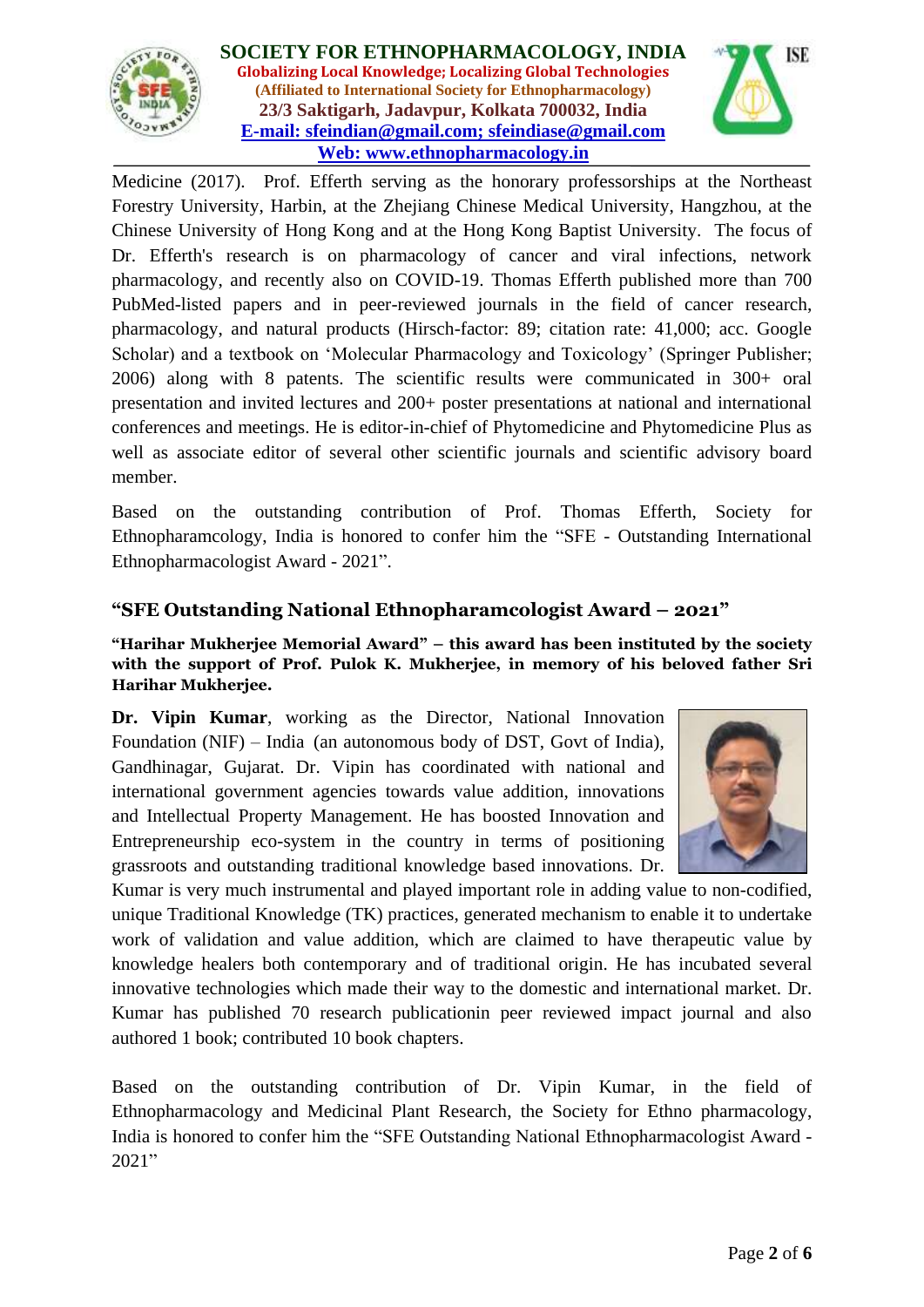

**SOCIETY FOR ETHNOPHARMACOLOGY, INDIA Globalizing Local Knowledge; Localizing Global Technologies (Affiliated to International Society for Ethnopharmacology) 23/3 Saktigarh, Jadavpur, Kolkata 700032, India E-mail: [sfeindian@gmail.com;](mailto:sfeindian@gmail.com) sfeindiase@gmail.com Web: [www.ethnopharmacology.in](http://www.ethnopharmacology.in/)**



#### **"SFE – ZANDU Award – 2021"**

**This award has been instituted by Society, supported by Emami Ltd., Kolkata for Best Research on Plant Drugs**

**Dr. USN Murthy** is working as the Director in the National Institute of Pharmaceutical Education and Research (NIPER), Guwahati and also officiating as the Director, National Institute of Pharmaceutical Education and Research (NIPER), Lucknow. Previously, He has served as the Scientist at CSIR- Indian Institute of Chemical Technology (CSIR-IICT). His research interests are toxicology, biotechnology, bioinformatics, integrated vector control, disease modeling and public health. He has



published more than 174 papers in peer reviewed international journals, contributed 10 chapters and edited three books. Dr. Murthy has been awarded with many International and national awards/ recognitions including NASI member, ICMR biomedical research etc. Currently, he is instrumental to establish GMP accrediated pilot sacle extraction facilities for development of herbal or phytopharmaceutical products from the Medicinal Plants of NER. His contribution is immense towards science, society, environmental and changing people in NER towards better sustainability.

For the outstanding contribution of Dr. USN Murthy in the field of Ethnopharmacology and medicinal plant research, Society for Ethnopharamcology, India is honored to confer the "SFE-ZANDU Award -2021".

#### **"SFE- Outstanding Service Award – 2021"**

**"Pratim Banerji Memorial Award" – this award has been instituted by Society for Ethnopharmacology supported by Parker Robinson Pvt. Ltd., Kolkata, in memory of beloved president of SFE-India Dr. Pratim Banerji.**

**Dr. Zavei Hiese** has completed his B.Sc (Hons.), M.Pharm and PhD from North Eastern Hill University, Shillong, Meghalaya, India. Dr. Hiese is working as the Director, Nagaland Institute of Science & Technology (NIST), Kohima, Nagaland. He is the multidisciplinary scientist, Innovator having 40 years of research experience. His research interests are chemical Ecology, bioprospection of Medicinal plant and ethnopharmacology. His vision is to nurture young talents in science for taking up research for the



sustainable development of the North Eastern region at large. Dr. Hiese has published several research publications in peer reviewed impact journals and also authored few books and book chapters. He has implemented several projects sanctioned different govt. agencies for the betterment of the NER.

For his outstanding contribution for Ethnopharmacology and Medicinal Plant Research, the Society for Ethnopharamcology, India is honored to confer Dr. Zavei Heise the "SFE-Outstanding Service Award – 2021"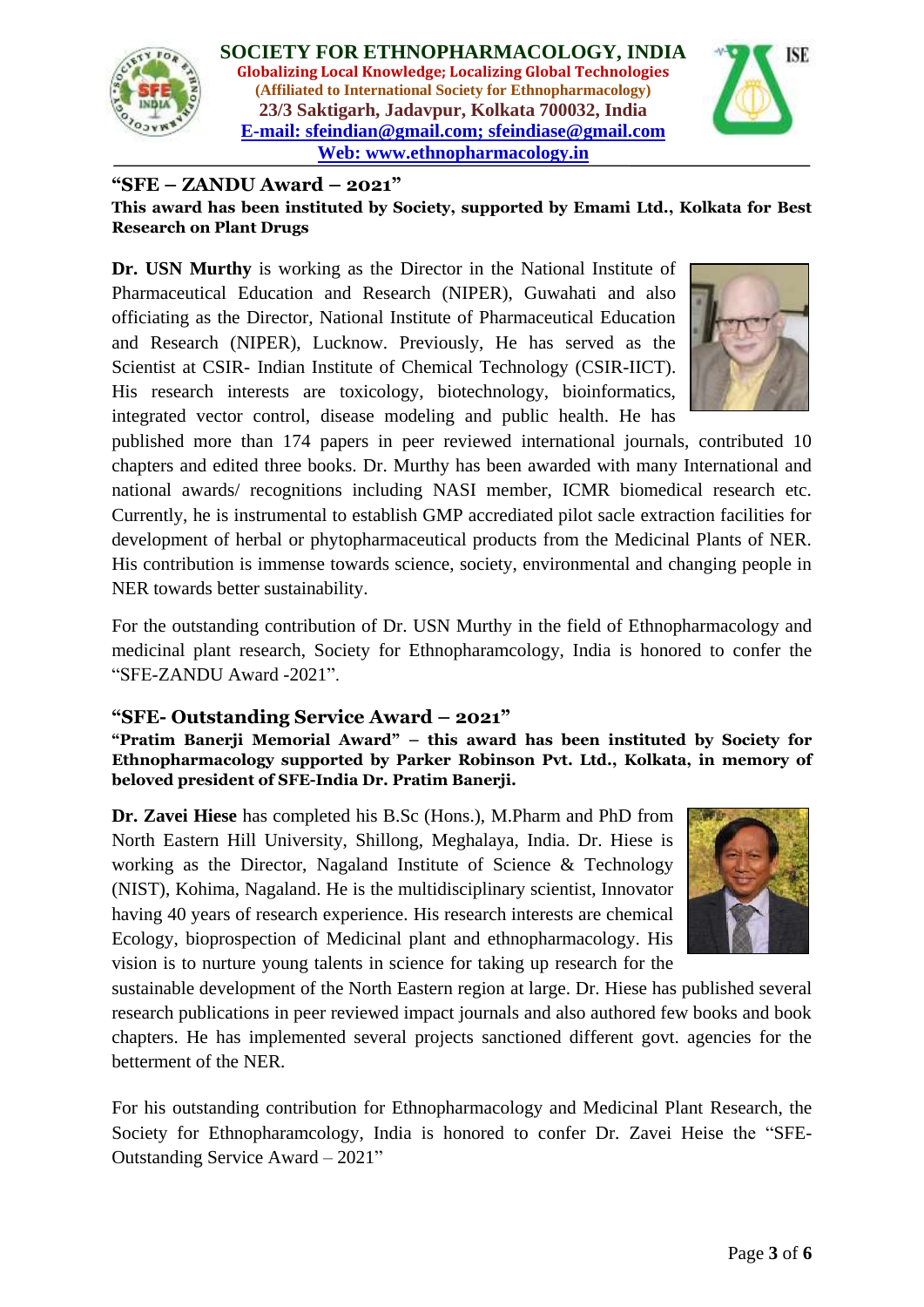



#### **"SFE-T. Sen Oration Award – 2021"**

#### **This award is instituted by society in the memory of Prof. Tuhinadri Sen, who was a very active member of the Society for Ethnopharmacology, India.**

**Dr. Mukhlesur Rahman**, is working as the Senior Lecturer at the University of East London, London, UK and worked as Programme Leader for Pharmaceutical Science between 2012-2019. He is the Fellow of the Higher Education Academy (FHEA), the Royal Society of Chemistry (FRSC) and the Royal Society of Biology (FRSB). Dr. Rahman has been working on the exploration of natural resources for antiinfective drug discovery. His research interest includes bioassay directed

isolation, purification and identification of antibacterial metabolites from medicinal plants and microbes as well as the synthesis of their analogues. He has also carried out ethnopharmacological surveys to explore the traditional plants that are being used to treat infections. He has published 88 research articles in peer review journals and delivered lectures in several international conferences.

Based on his contribution in the field ethnopharmacology and traditional medicine, Society is honored to confer Dr. Mukhlesur Rahman the "SFE-T Sen Oration Award - 2021".

#### **"SFE - Special Recognition Award- 2021**" **- instituted by the society for Ethnopharmacology.**

**Prof. K.R. Mahadik** is a well-known researcher and academician who have a vast experience in research & academic activities since 1982. He is serving as the Emeritus Professor of Poona College of Pharmacy, Pune, MH, India. He has received several awards including "Best Principal Award – APTI" and "Dr. K M Parik Award by IASTAM, Pune". Currently 5 PhD candidates are pursuing their research work under his

supervision in the field of medicinal plant research. He is one of the most important person, who have immensely helped the conceptualization and formation of the Society in Pune and its different activity. He is the organizing chairman of the  $8<sup>th</sup>$ International Congress of Society for Ethnopharmcology, India (SFEC - 2021). Dr. K.R. Mahadik has published 187 international, 76 national research publications, 39 review articles and 31 patents to his credit and presented research papers over 150 conferences throughout the world.

For his outstanding contribution for development and promotion of the Society for Ethnopharamcology, India and hosting the  $8<sup>th</sup>$  International Congress of the society, SFE-India is honored to confer the "SFE - Special Recognition Award – 2021" to Prof. K.R. Mahadik.

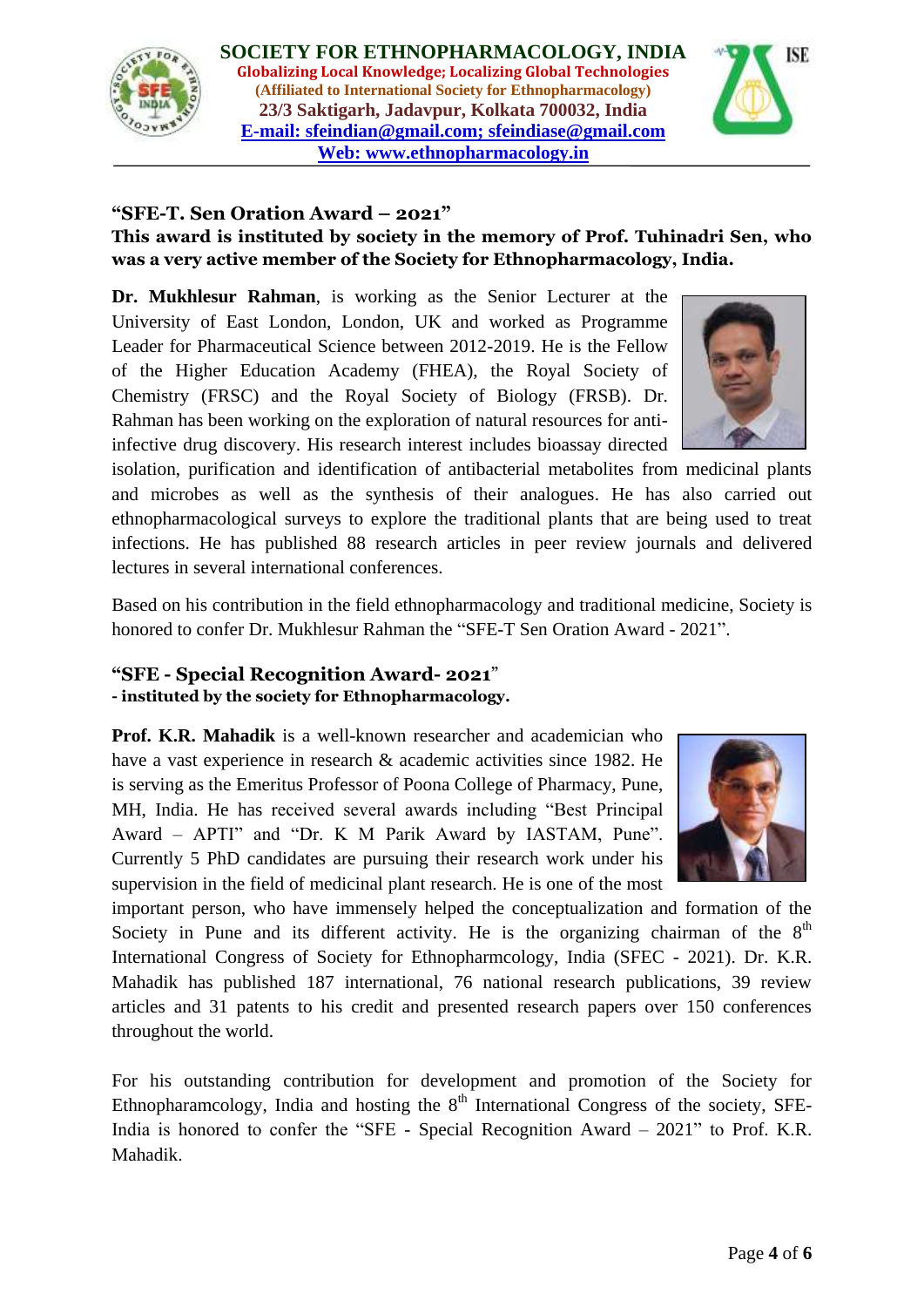



### **"SFE - Special Recognition Award- 2021**" **- instituted by the society for Ethnopharmacology.**

**Dr. Sathiyanarayanan L.** is working as the Associate Professor, Associate Professor, Dept. of Pharmaceutical Chemistry, Poona College of Pharmacy, Bharati Vidyapeeth Deemed To be University, Pune, Maharashtra, India. Dr. Sathiyanarayanan has made outstanding contribution for the Promotion and Development of the Society for Ethnopharmacology, India through Pune local chapter. He is the organizing secretary of the  $8<sup>th</sup>$  International Congress of Society for

Ethnopharmcology, India (SFEC - 2021). He has contributed a lot in the field of Ethnopharmacolgy & medicinal plant research and also published several research and review papers in peer review journals.

For his outstanding contribution for development and promotion of the Society for Ethnopharamcology, India and hosting the  $8<sup>th</sup>$  International Congress of the society, SFE-India is honored to confer the "SFE - Special Recognition Award – 2021" to Dr. Sathiyanarayanan L.

# **"SFE- Outstanding Local Chapter Award – 2021" SFE-India, Mysuru Local Chapter**

**Dr. Mruthunjaya K.,** being a coordinator of SFE-India, Mysuru Local Chapter, and his active team members has organized International conferences and meetings time to time to promote the society to a high extent. In the previous year, he also has attended the seminars and conferences organized by SFE-India to interact with the members and coordinators of the society along with his team. Dr. Mruthunjaya K. has been working a lot for the promotion and development of SFE-India through Mysuru Local Chapter to achieve the mission of the society.



For the outstanding contribution of Mysuru Local Chapter in his patronage, Society is honored to confer the "SFE- Outstanding Local Chapter Award – 2021" to Dr. Mruthunjaya K. and his team.